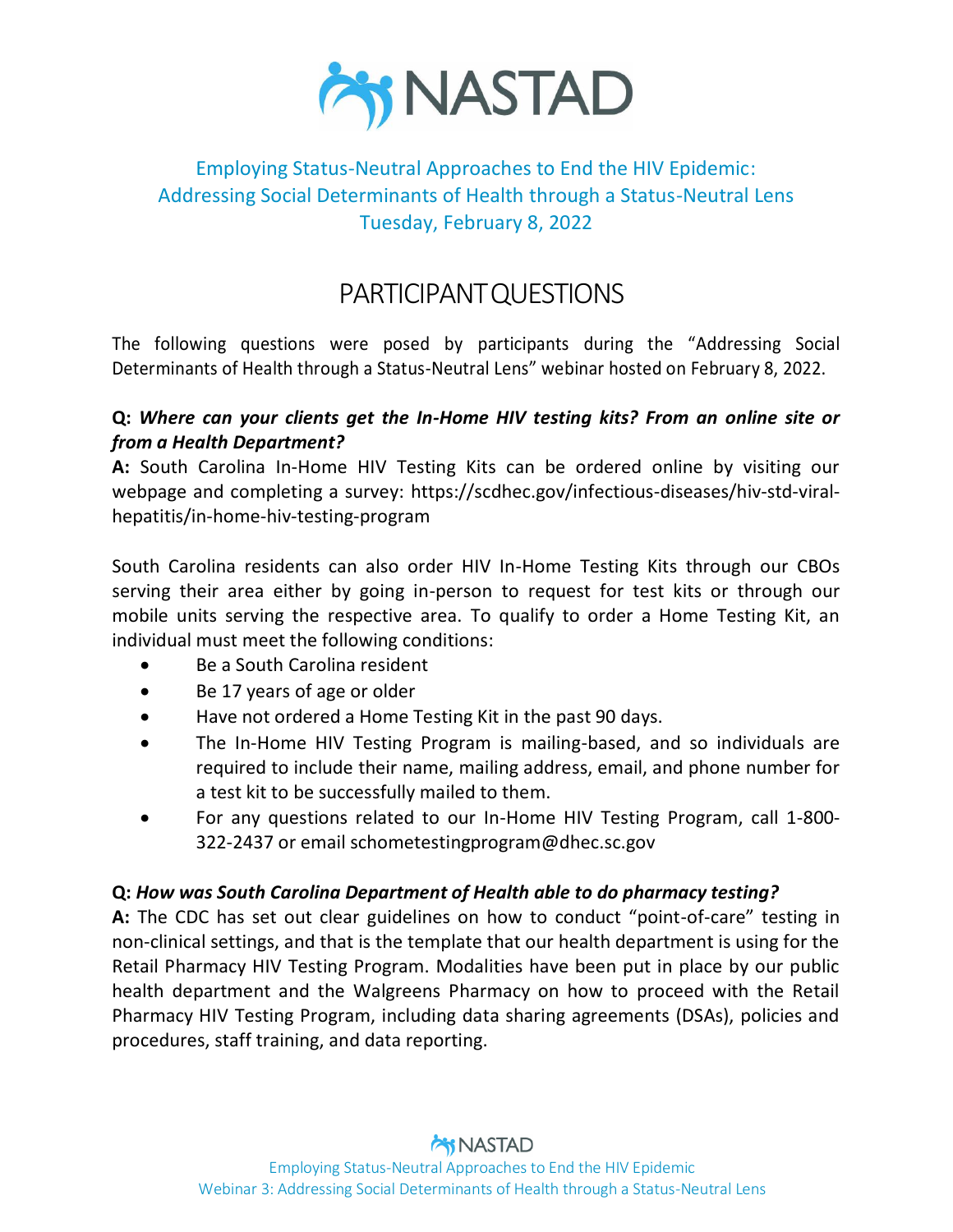Instructions for specimen collection, preparation, and performance of rapid HIV tests are provided by the manufacture in the OraQuick test kits. The test utilizes oral fluid as the specimen for testing, and the test results are usually available within 20 minutes.

Preliminary positive test results are reported to the health department using Form 1129 and our Disease Intervention Specialists follow-up with the client to refer them to do a confirmatory HIV test as well as offer Partner Services and ART linkage. An excel spreadsheet of all tests conducted is sent to public health monthly.

Our public health is currently training Walgreens's pharmacists at select sites that will act as a pilot on how to perform the HIV tests, including client counseling and consent, specimen collection (oral fluid) approach for the OraQuick test kit, interpreting and reporting test results.

### **Q:** *Please talk more about Walgreens testing in South Carolina. Will you use Walgreens staff and get a report from them or you'll have your own staff go to Walgreens and have a stand for testing? Please expand on this.*

**A:** As mentioned above, our health department will use Walgreens staff (pharmacists) to conduct counseling, collect client consent, specimen collection, conduct the rapid HIV testing, interpret and report results to patient and to public health (using Form 1129 for reporting Reportable Conditions), refer high risk negative clients for PrEP services, counsel client on the need for a confirmatory test (if preliminary positive).

Upon receiving Form 1129 from Walgreens, our health department will dispatch our Disease Intervention Specialists (DIS) to establish contact with the client (per information provided by the pharmacists) and begin the process of referral for a confirmatory HIV test and other services as described above.

Public health will not have a stand at Walgreens manned by our staff to conduct the testing.

#### **Q:** *What strategies are you using to reach the youth to increase PrEP uptake?*

**A:** South Carolina is using various approaches to increase PrEP uptake among youths:

- Educating providers on asking the right questions about sex and high-risk behaviors, and initiating conversation around PrEP use among youths, PrEP prescription, and PrEP education.
- Increasing social marketing and PrEP messaging through social media platforms such as Facebook, Instagram, Google digital.

### **MNASTAD**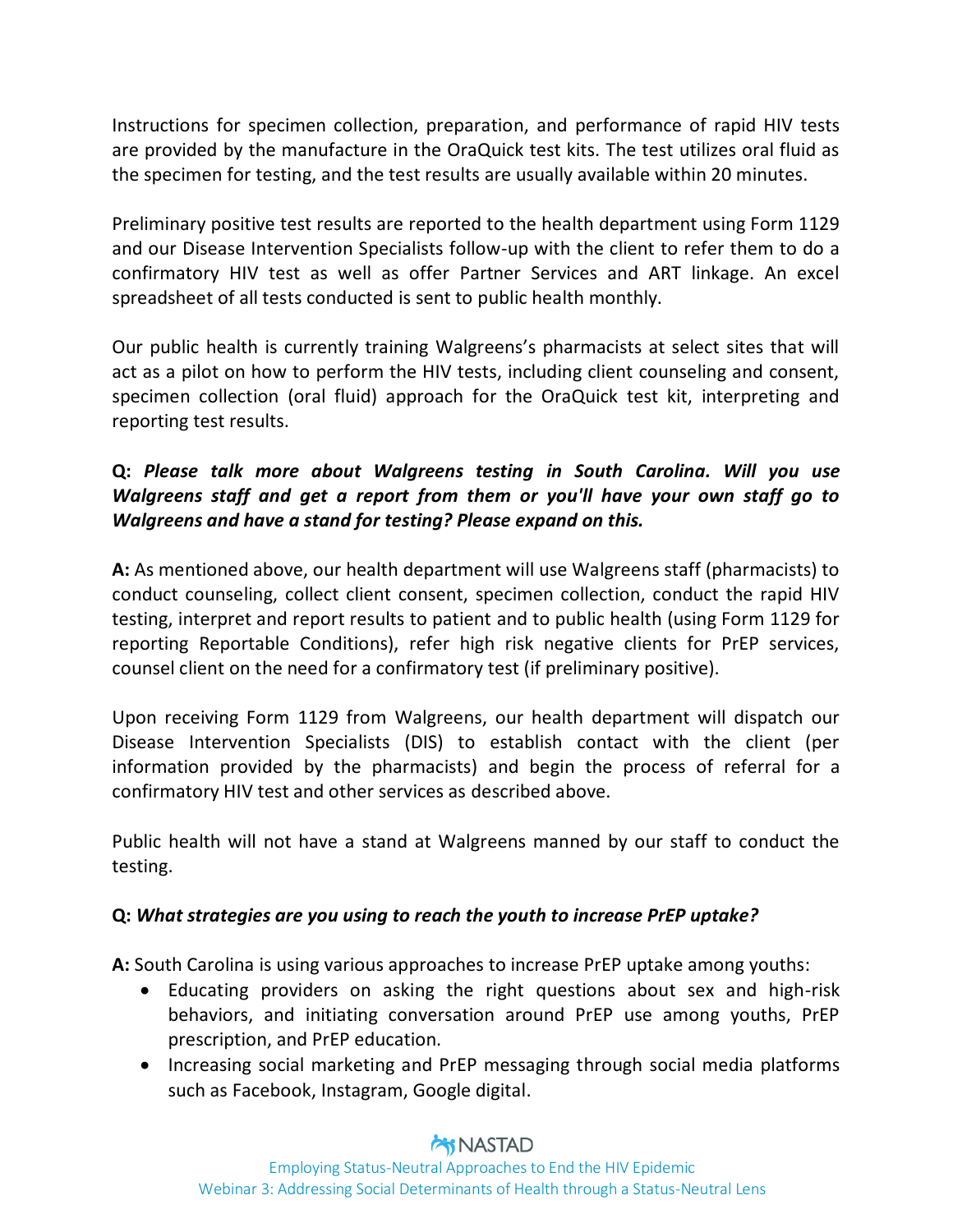- Targeting LGBT dating sites such as Grindr to increase PrEP education and awareness.
- Using telephone apps such as Skype and Facetime.
- PrEP Awareness Week: Sept. 27- Oct 1, 2021 (HIV/STD testing, Webinars with free CEUs, social media LIVE sessions, Digital advertising, outdoor advertising, Inperson college sessions).
- Funded CBOs supporting Historically Black Colleges and Universities (HBCU) in South Carolina- HIV/STI testing, PrEP education and referral.
- South Carolina Latinx Commission supporting migrant youth, Latinx, and young LGBT in HIV education, testing, PrEP education, eligibility and referral.
- South Carolina TelePrEP program supported by the Medical University of South Carolina (MUSC TelePrEP).
- Addressing challenges of funding.

**A:** Chicago uses several program areas in our status-neutral HIV Services Portfolio to reach youth and increase PrEP uptake in this (and other) populations. Examples include:

- HIV Resource Coordination Hub provides connection to PrEP providers, other supportive services, and financial assistance to existing and potential PrEP users, many of whom are youth.
- Population Centered Health Homes (PCHH) provides medical care and supportive services, including PrEP navigation/coordination, prescription, and primary care. Many PCHH clients are youth.
- Housing for HIV Vulnerable individuals provides short-term housing to PrEP users, ~50% of which are 18-24 year olds.
- Community Responsive Screening and Linkage provides screening for HIV, STI, and HCV and linkage to appropriate post-screening services, including PrEP. Priority populations for this program include cisgender Black and Latino gay/bi men and Black and Latina women of transgender experience, many of whom are youth.

**A:** DC Health: Based on our surveillance data, youth, particularly youth of color, remain one of our focus populations for HIV. Currently, our Ryan White Part A Program supports status neutral Regional Early Intervention Services. This service is not specifically youth focused; however, several of our successful applicants have chosen to focus their efforts on youth. For this program, all persons determined to be behaviorally vulnerable to HIV are connected to PrEP resources within seven (7) days of testing. Additionally, our new Ryan White Part B solicitation is status neutral and includes youth in the populations of focus. This effort is still in the competitive review process, but the successful applicants will offer comprehensive, status neutral programs that move customers along the continuum of care. The program begins after targeted HIV testing

## **MNASTAD**